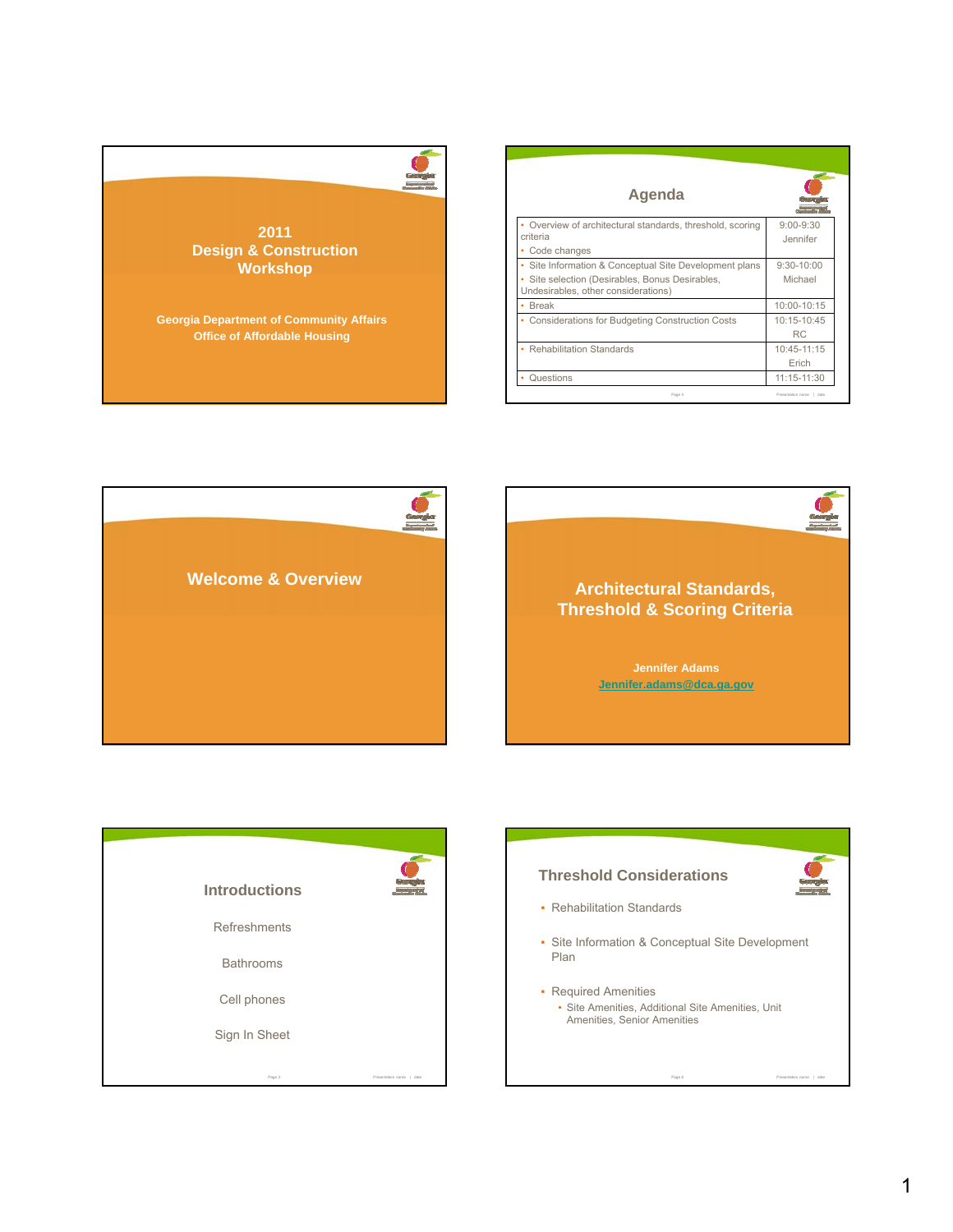## **Threshold (cont.)**



**• Building Sustainability** 



- Accessibility Standards
	- $5\% + 2\%$
	- Roll in showers
	- Plan review & inspections by a qualified consultant

Page 7 Presentation name | date







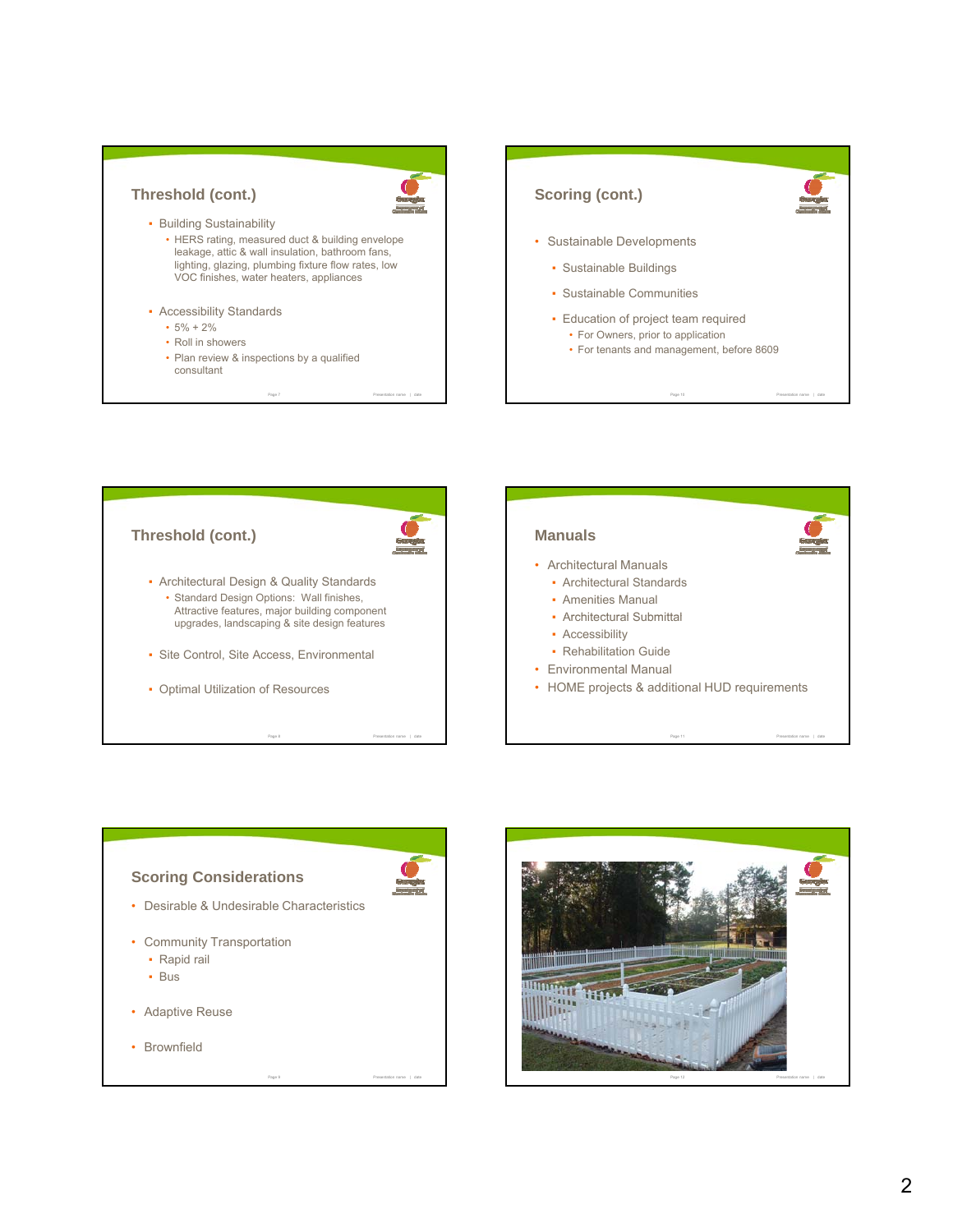

**Code Changes**

**Jennifer Adams**



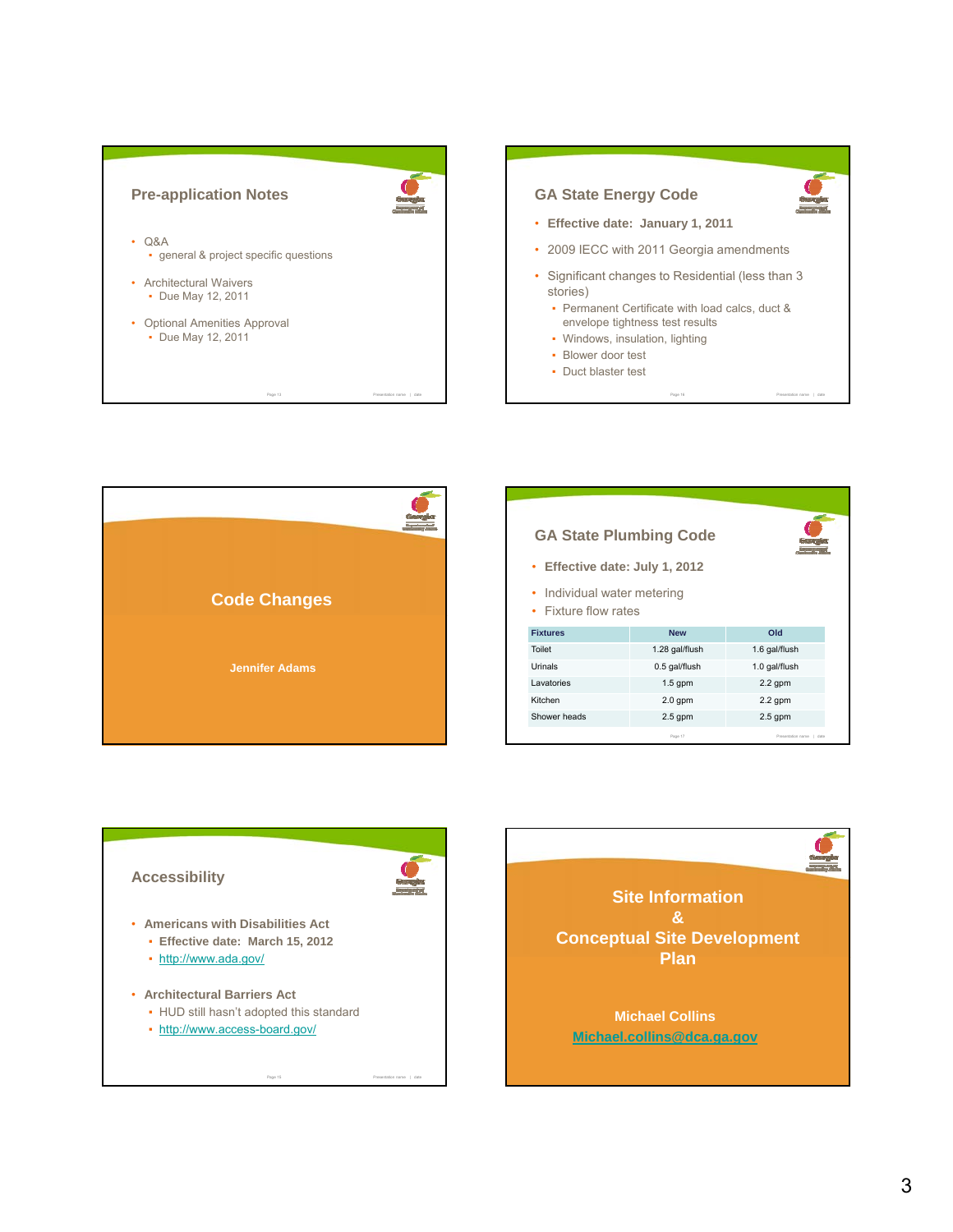

Page 19 **Presentation name | date** 









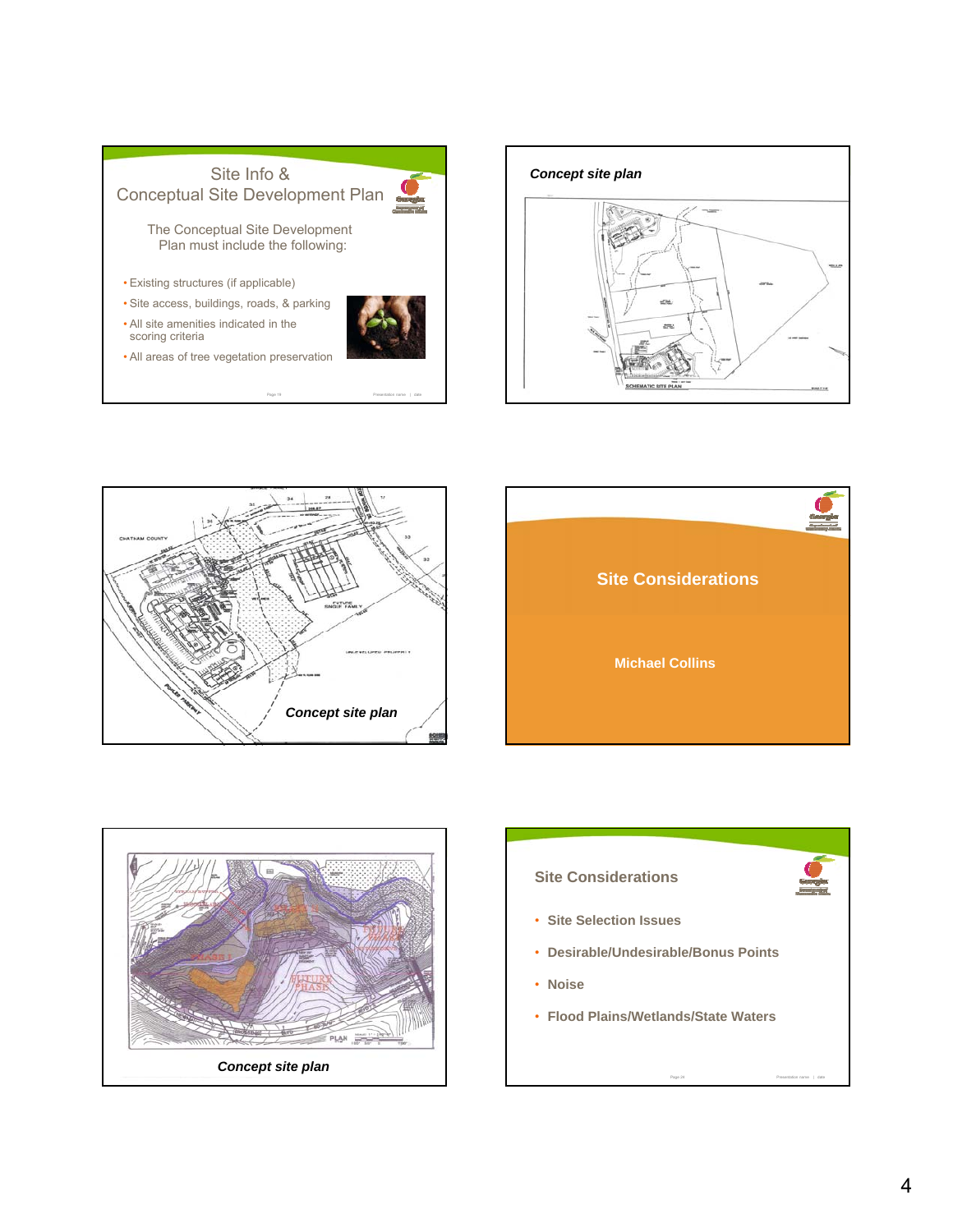



Page 25 Presentation name | date



Page 28 **Presentation name | date** 



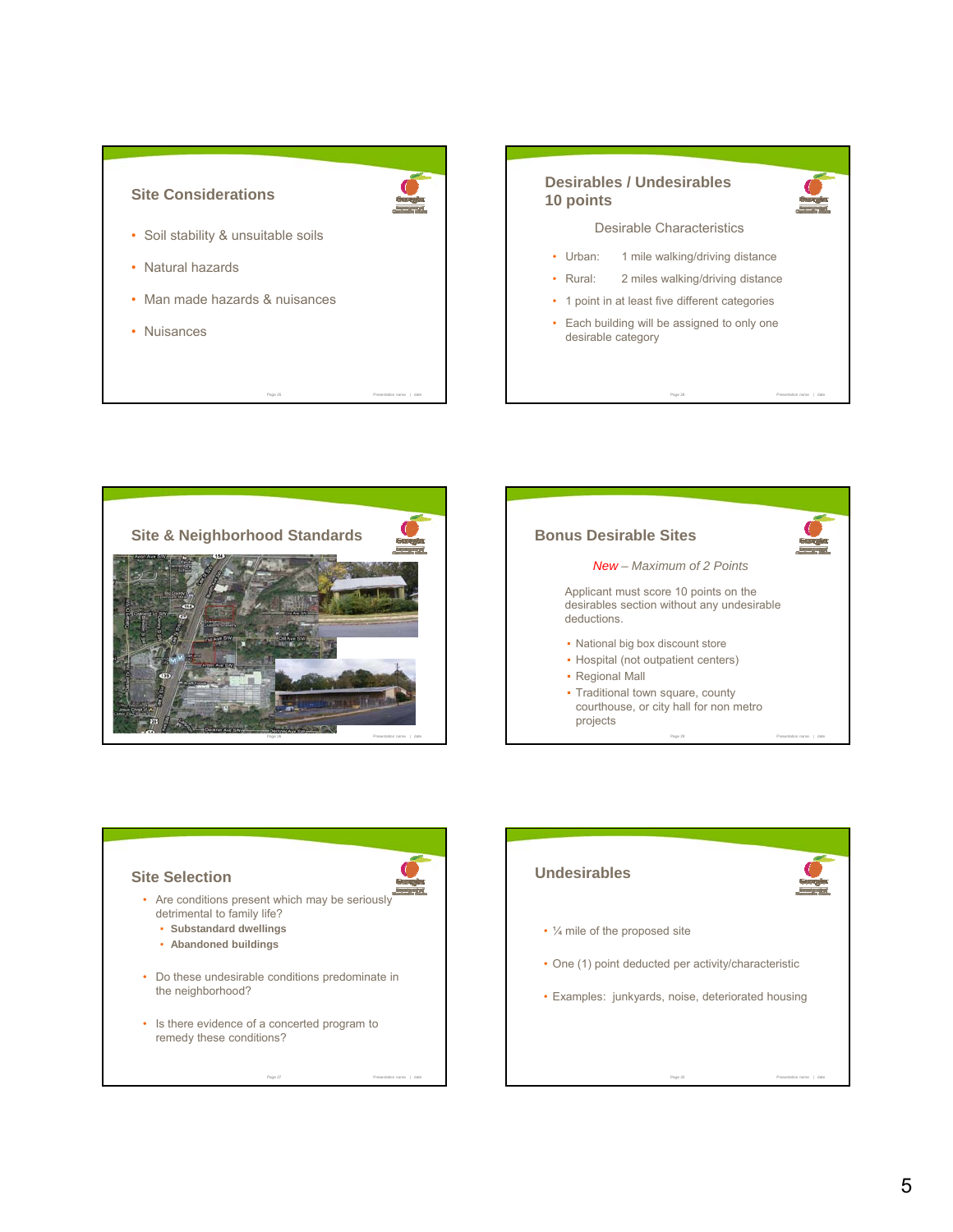







Page 33 Presentation name | date

# Floodplain, Wetlands, & State

- avoid funding developments in floodplains and wetlands
- avoid adverse effect to floodplains and wetlands
- require the observance of all federal and state wetlands and state buffers
- require the study of alternatives sites.
- require the 8-step process
- avoid proposed construction or amenities within 100 feet of wetlands or State waters

Page 36 Presentation name | date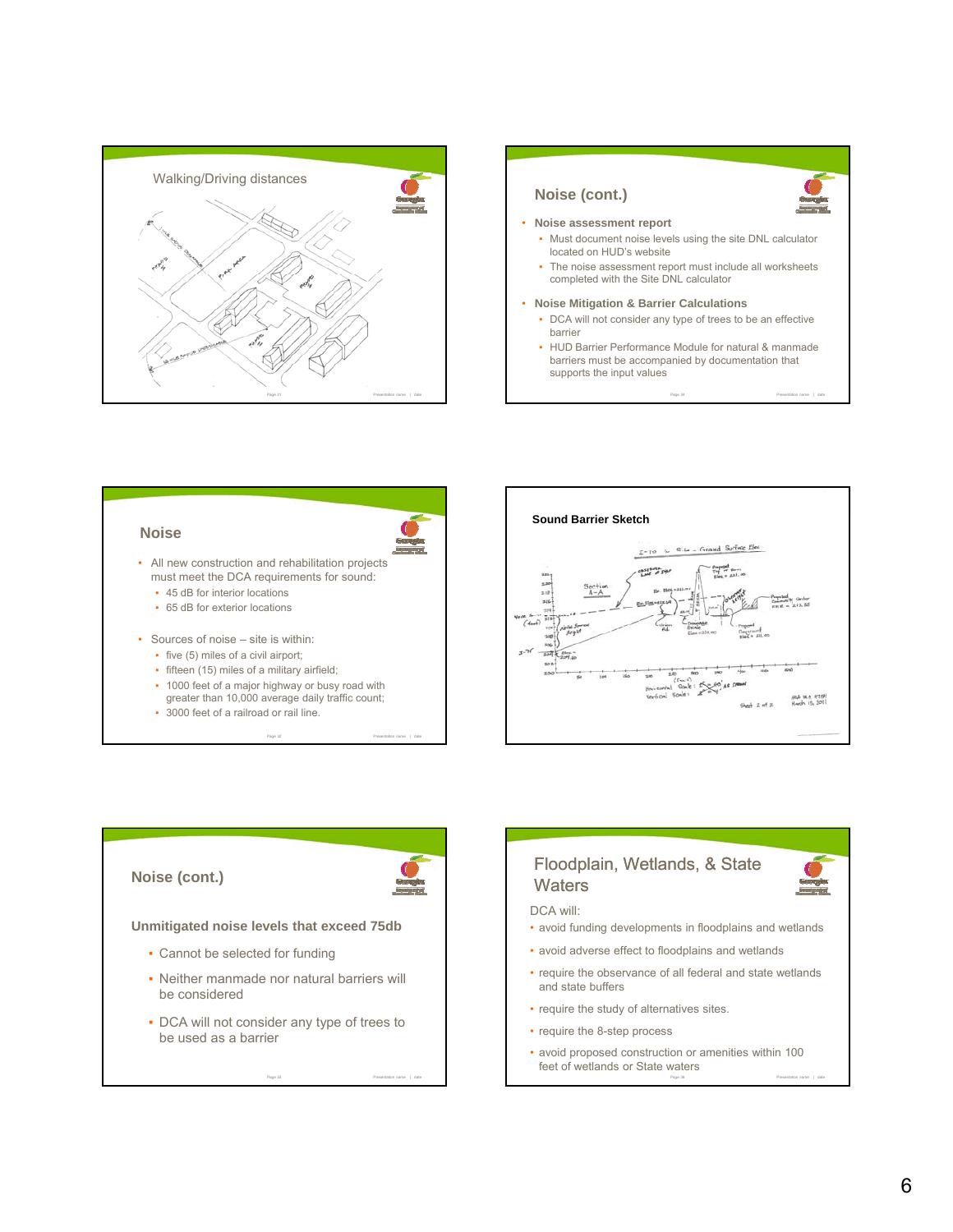



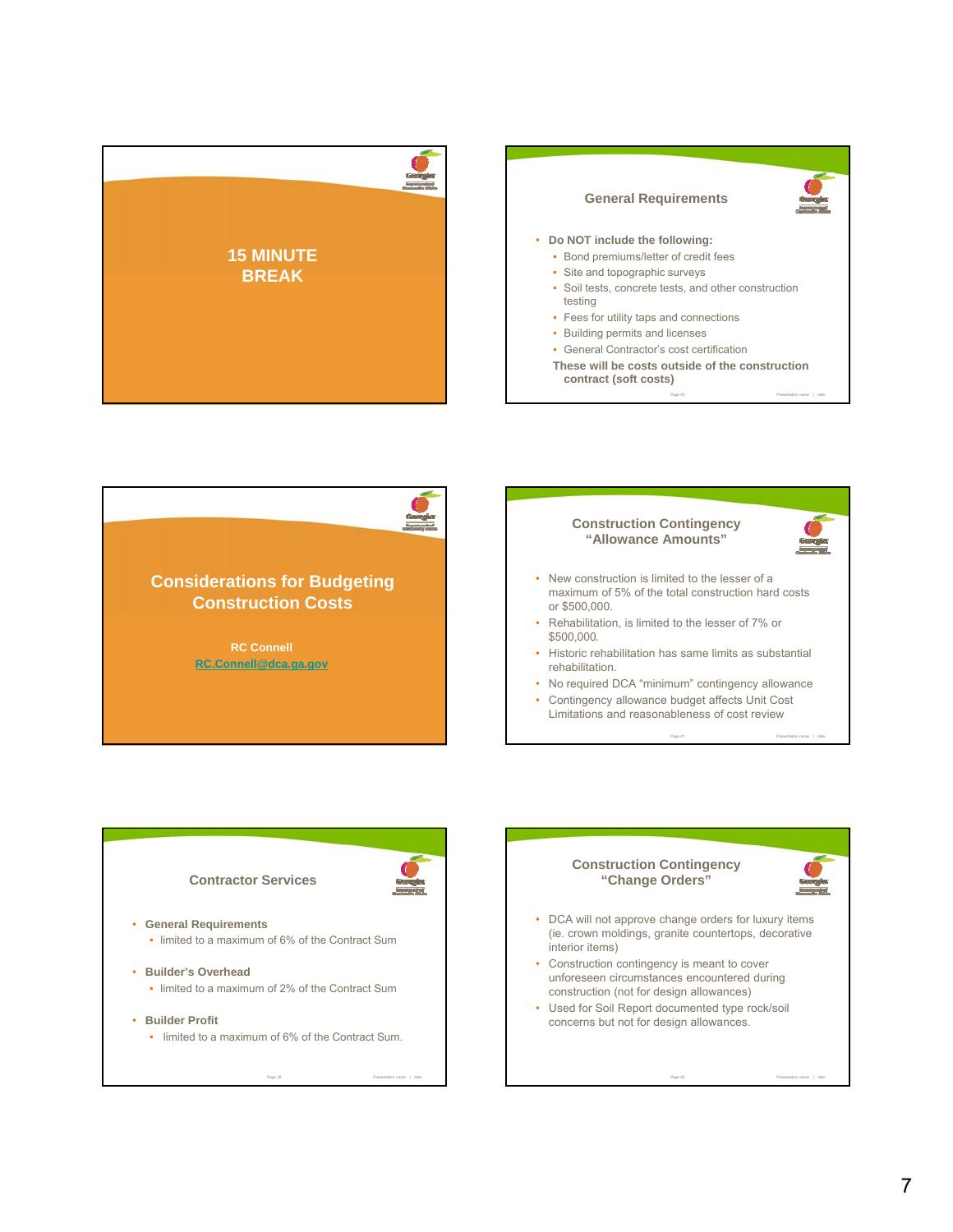### **Change Orders "DCA Approval"**



- Absence of unforeseen circumstances, change order may be submitted for "approval" of the following:
- a. Amenities designed to enhance the quality of life of the residents
- b. Amenities that provide security
- c. Product upgrades that increase durability and decrease maintenance costs

Page 43 **Presentation name | date** 

Page 44 **Presentation name | date** 

Page 45 Presentation name | date

• d. Product upgrades or scope additions that increase energy efficiency and decrease operational costs.



## **Identity of Interest "Project Participant & Contractor"** • Between the Developer and the General Contractor, the maximum Developer Fee is restricted to 15% • Third party front-end cost analysis (similar to MAP review) • Industry standards used to determine

- reasonableness of costs
- Contractor cost certification submitted at project completion





- *Between the* Owners and any other provider of service, material, or supplies the costs must not
	- exceed the amount ordinarily paid exceed the amount ordinarily paid.
- Between any Project Participant and any sub contractors must also be disclosed.
- Additional scrutiny will be given to sub contractor costs.

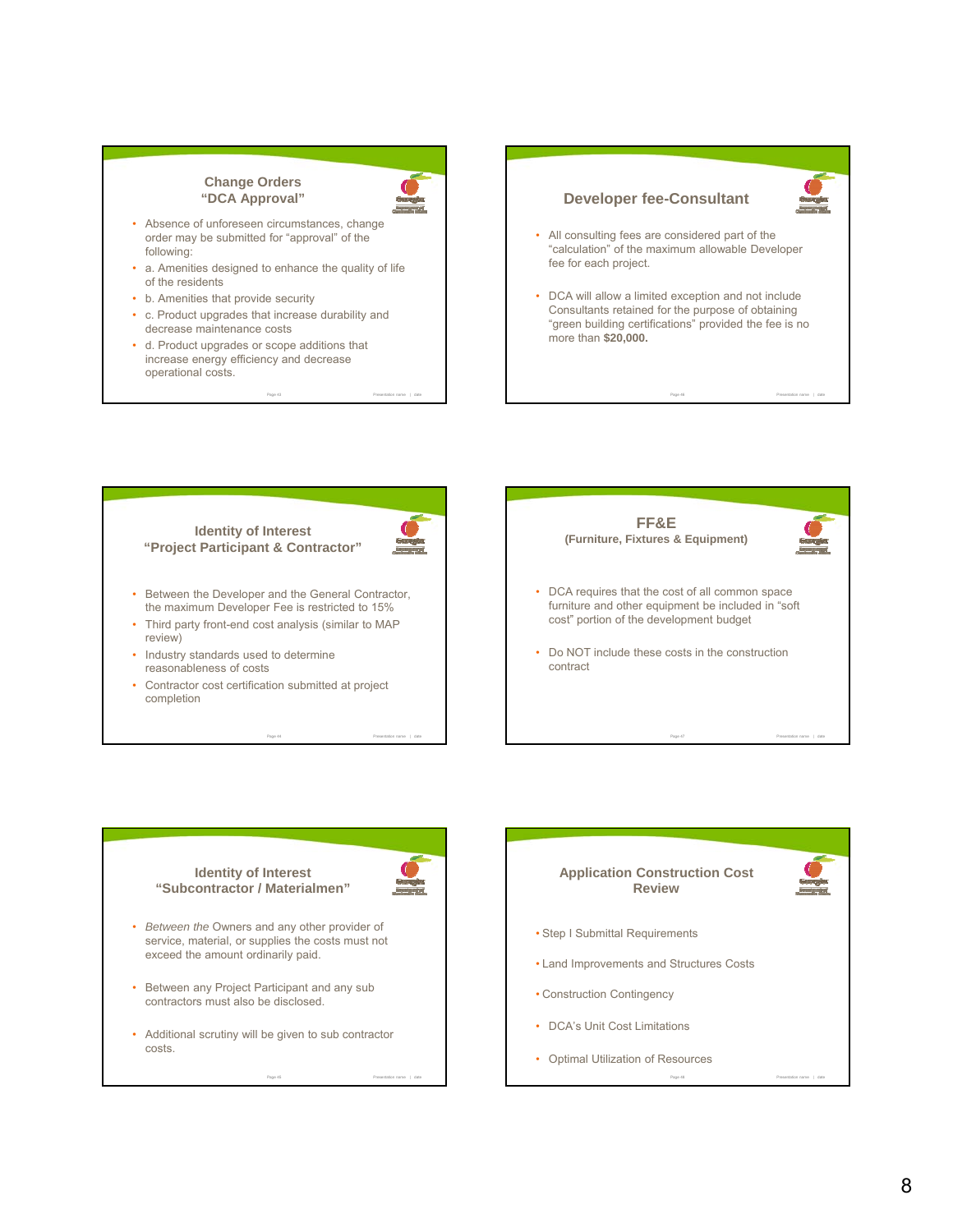





Page 53 **Presentation name | date** 

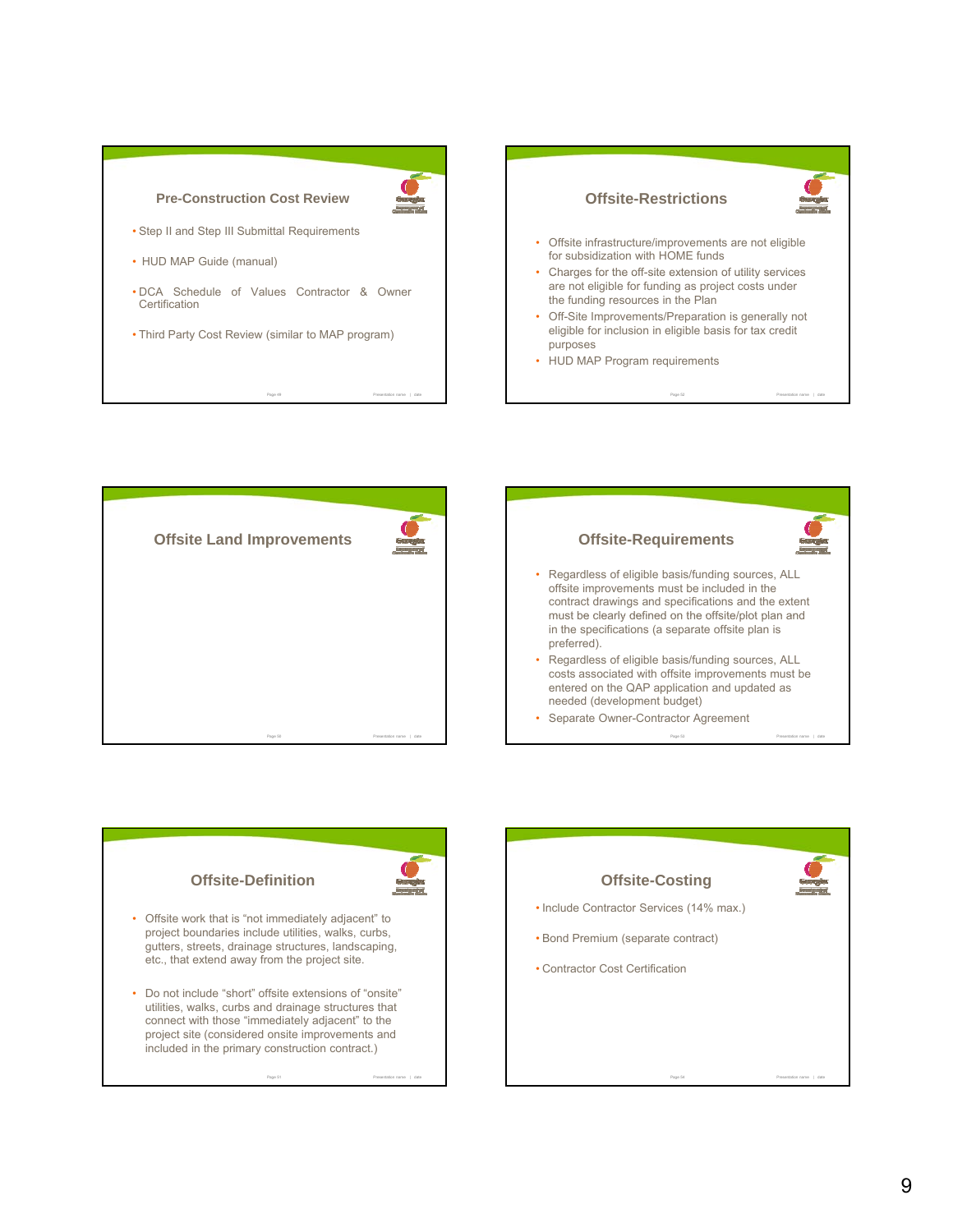







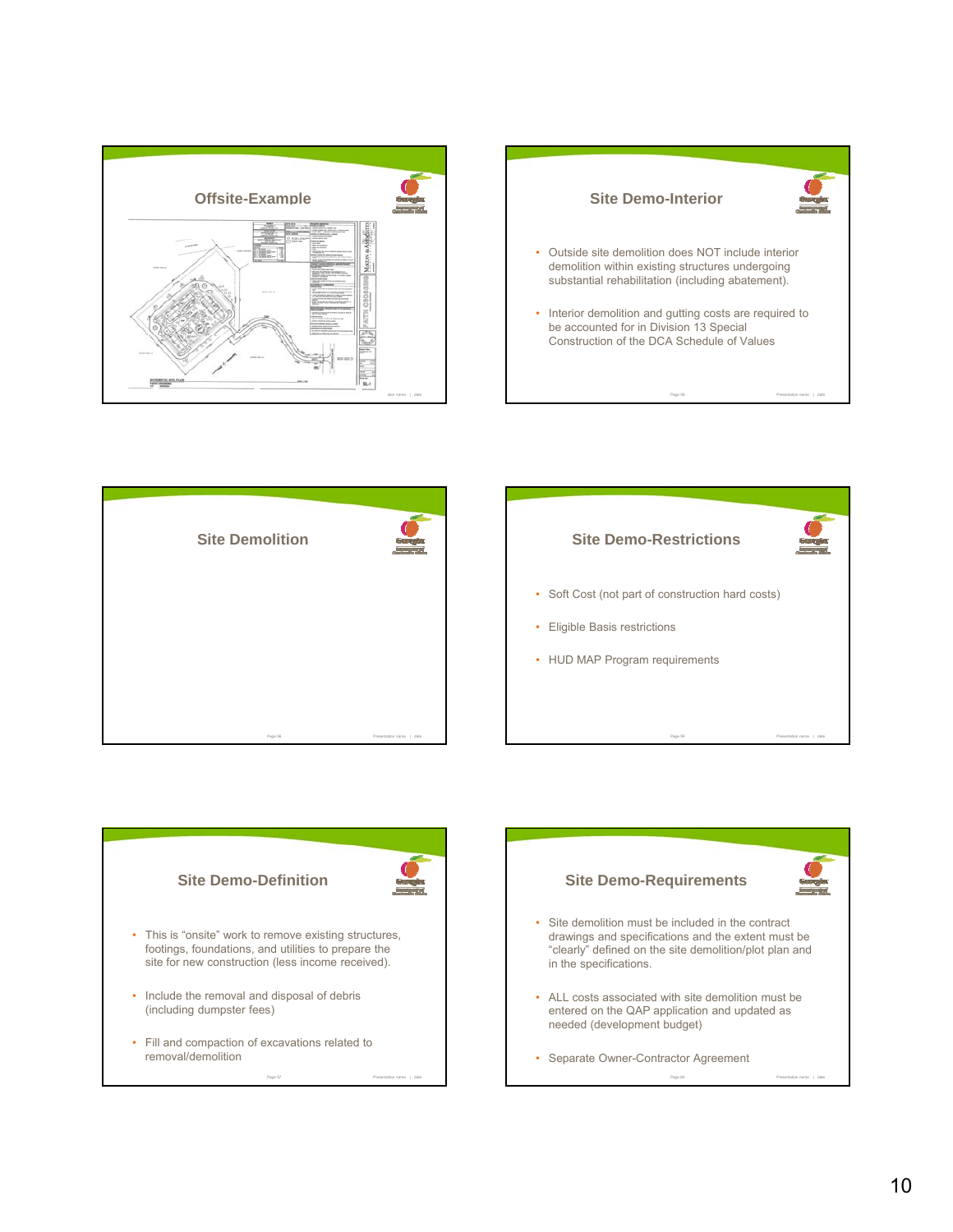





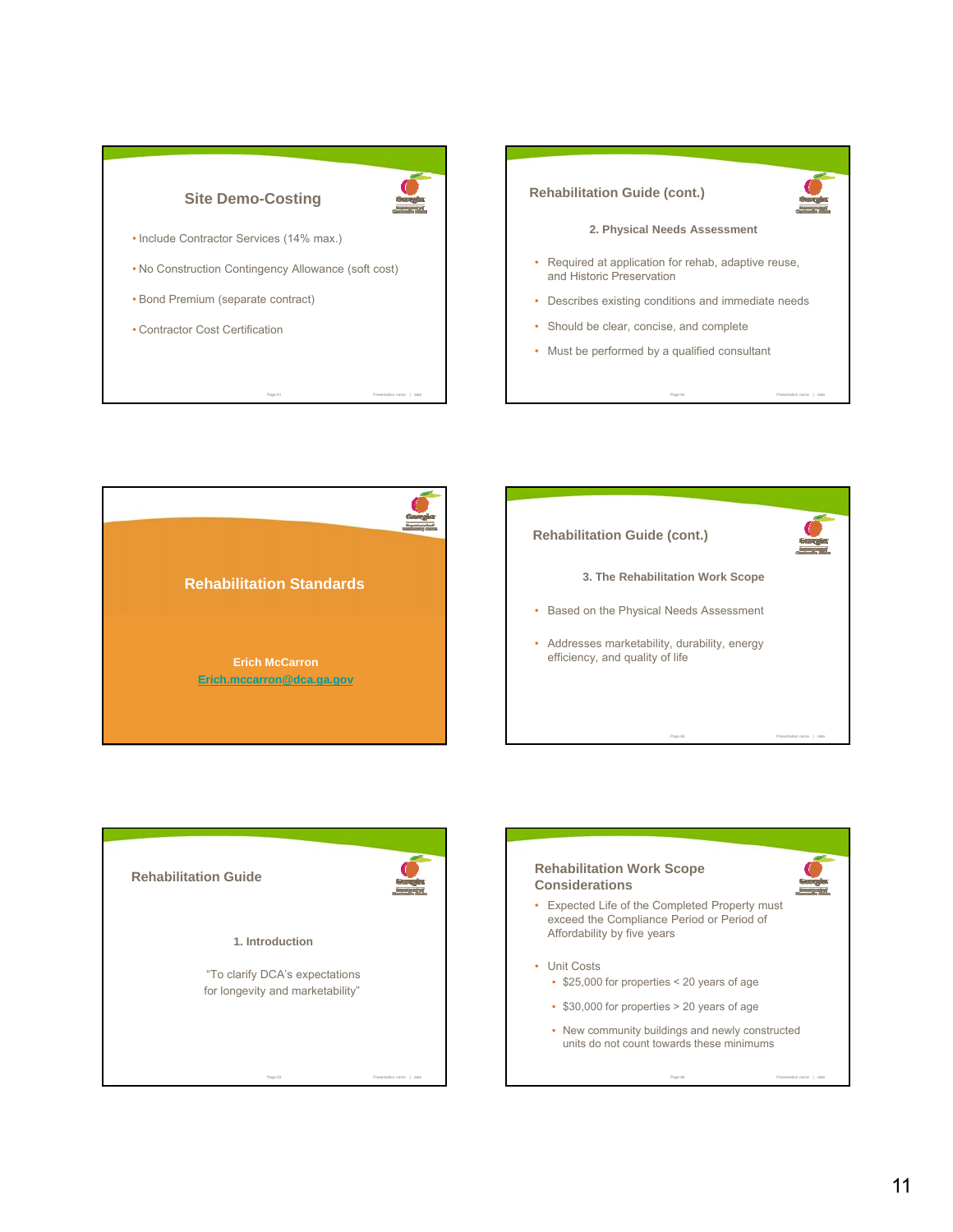#### **Rehabilitation Work Scope Considerations (cont.)**



• Provides for "like new" construction while meeting Georgia Energy Conservation Code, Life Safety Code, and DCA Building Sustainability Threshold **Requirements** 

Page 67 Presentation name | date

Page 68 Presentation name | date



## **Rehabilitation Work Scope Considerations (cont.)** • Accessibility ▪ 5% of the total units equipped for the mobility disabled

- Roll-in showers
- Additional 2% of the total units equipped for hearing and sight-impaired residents
- **•** DCA does not distinguish between new construction and rehabilitation regarding accessibility requirements.





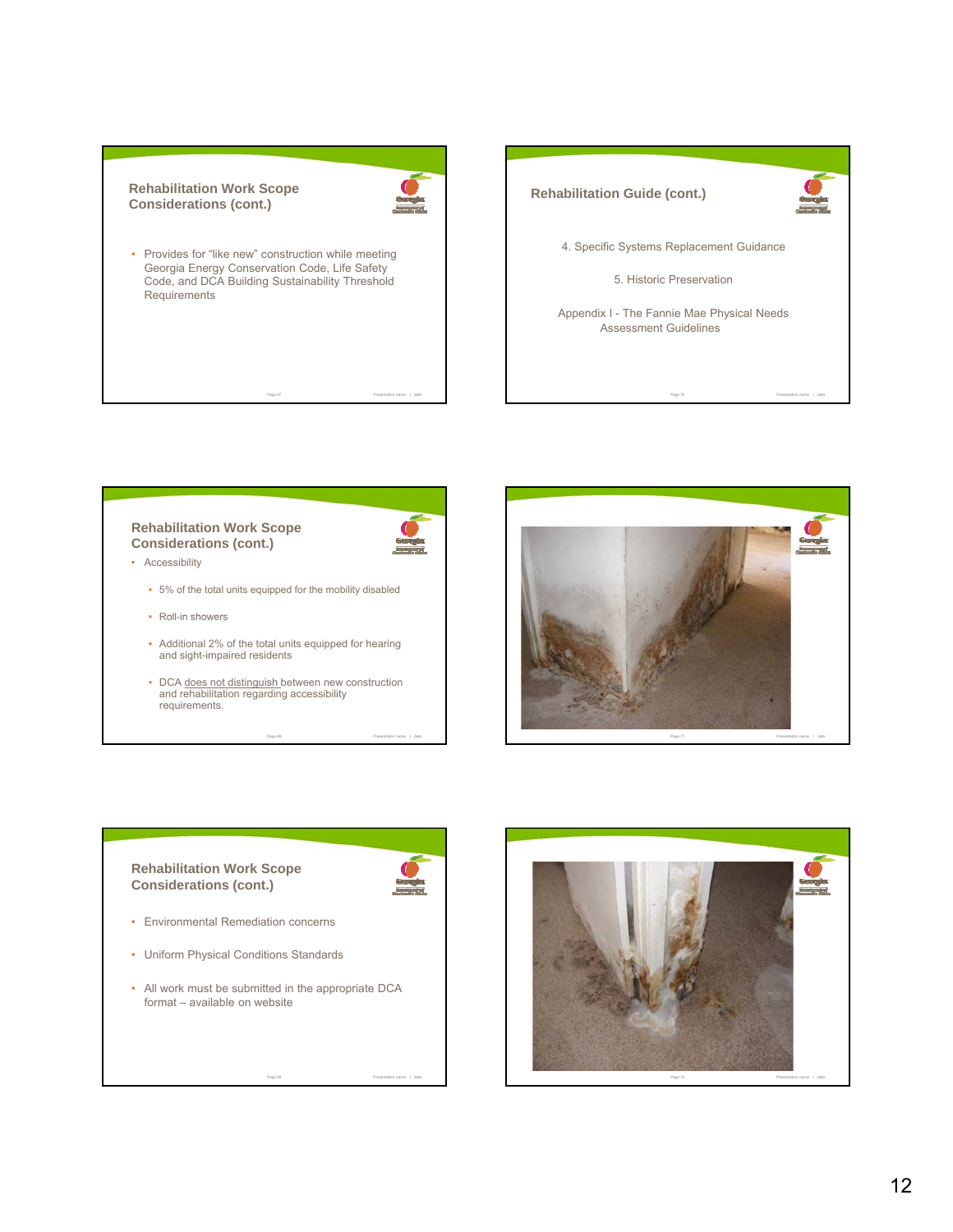